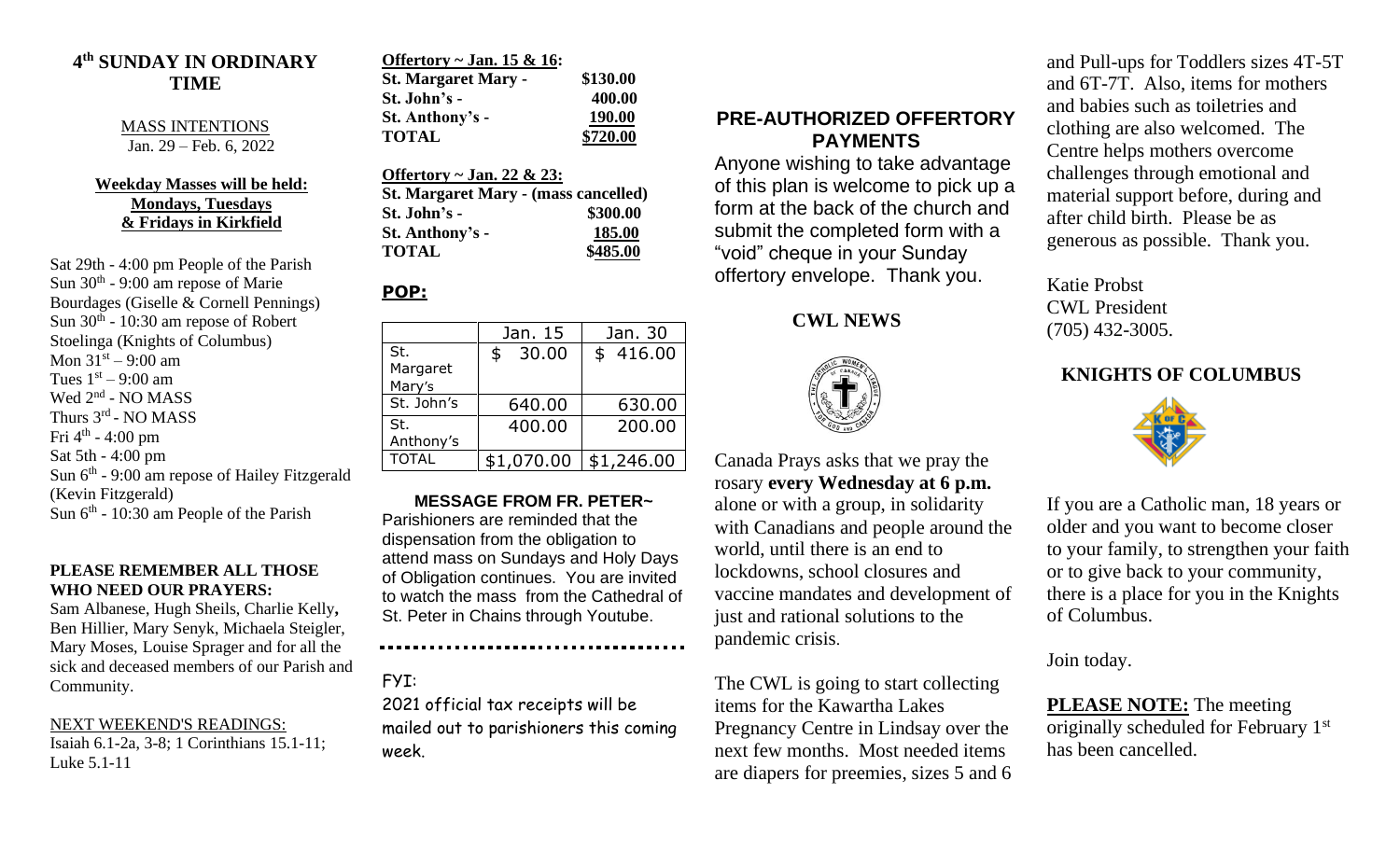**Next Meeting: MARCH 1, 2022**.